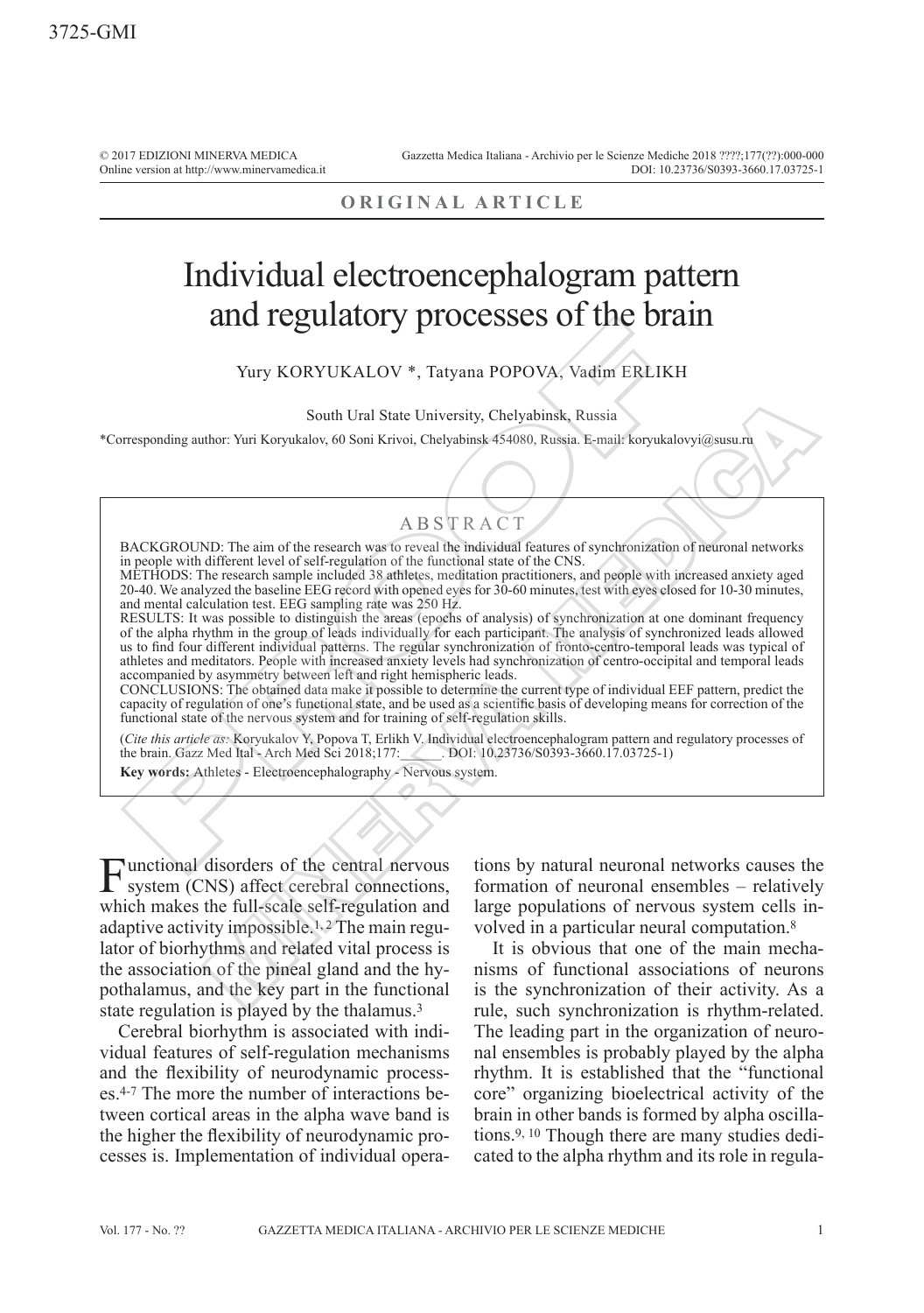tory processes, the mechanisms of interaction and synchronization of neuronal networks, individual as well, are under-investigated. The study of synchronization of neuronal networks will help in better understanding the mechanisms of their functional organization in regulatory activity and achievement of the planned results.

The aim of the research was to reveal the individual features of synchronization of neuronal networks in people with different level of self-regulation of the functional state of the CNS.

#### **Materials and methods**

Thirty-eight students and postgraduates of South Ural State University, aged 20 to 40 (mean age 26±4), were recruited as participants for the series of electroencephalographic studies. The participants were divided into three groups: the 1st group, or group I, included athletes (N.=14) engaged in acyclic sports (First-Class and Masters of Sport); the 2nd group, or group II, included the participants of the same age  $(N=12)$  regularly practicing psychophysical self-regulation (PPR); the 3rd group, or group III, included the participants of the same gender  $(N=12)$ , aged 23-40, who had depression with expressed anxiety for over 6 months (mental stress group – MSG). he aim of the research was to reveal the following leatures of synch<br>
ividual features of synchronization of neu-<br>
leads.<br>
all networks in people with different level<br>
level Both in the baseline re<br>
lef-regulation of the synchronization at a dominant frequency of the alpha activity in 50% of leads (of more).<br>
the alpha activity in 50% of leads (of more).<br>
the students and postgraduates of 16%, i.e. there was a pattern (picture) of synchro

Electroencephalogram (EEG) was recorded with the help of 8 and 16 cup electrodes connected with ear-clip electrodes and located in accordance with the 10-20 system. We analyzed the baseline record with opened eyes for 30-60 minutes (BR), test with eyes closed for 10-30 minutes (CE), and mental calculation test (CC). EEG sampling rate was 250 Hz. Computer-aided electroencephalography included spectral, period, and correlation analysis performed with the help of developer' software.

#### **Results**

Using the period analysis we assessed spectral and frequency characteristics of theta, alpha and beta rhythms on electroencephalograms. The spectral analysis of the alpha activity in the participants revealed that throughout the whole EEG record it was possible to distinguish the areas (epochs of analysis) of synchronization at one dominant frequency of the alpha rhythm in the group of leads. The detailed examination of the large array of data on the spectral analysis of EEG revealed the following features of synchronization between leads.

Both in the baseline record and in other tests of each participant there was a regular synchronization at a dominant frequency of the alpha activity in 50% of leads (or more). It was noted that synchronization was observed between the certain set of leads (8-10 leads of 16), *i.e.* there was a pattern (picture) of synchronization between the groups of leads of the cerebral cortex. Each participant had his own repeated pattern of alpha rhythm synchronization.

A long-term EEG recording (over 30 minutes) allowed us to distinguish a criterion of synchronization pattern which could be described as synchronization appearing at one frequency of the alpha rhythm in 45% of EEG leads (Table I). Such synchronization reflected the circuit of neuronal network, and this picture was repeated throughout the EEG record of each participant. This recurrent picture of synchronization received a name of "synchronization pattern".

Thus, it was revealed that each participant both in the baseline record and at functional tests had a regular synchronization between the certain leads specific for the participant (Table II). The repeated pattern involved synchronization in more than 45% of leads. The rate of recurrence of such synchronization varied within the range of 5 to 70 seconds, depending on the participant and the functional test. In the baseline records the mean rate of recurrence of "synchronization pattern" was within the limits of 10 to 40 seconds. Along with that, the minimal period of the synchronization pattern recurrence was observed in the group of athletes being equal to  $10 \pm 5$  seconds at the average, and the maximal period was observed in the MSG –  $30 \pm 7$  seconds at the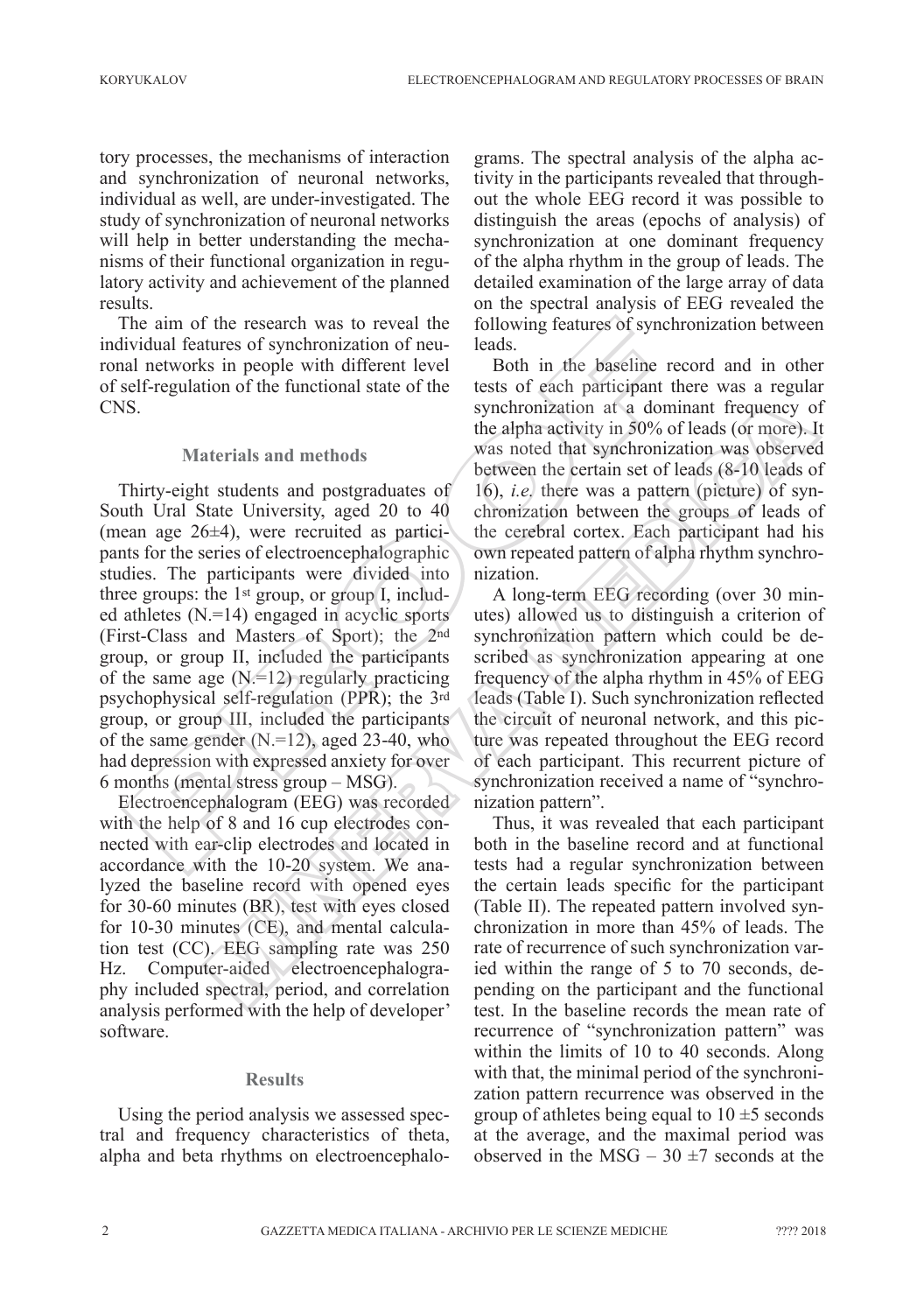| Lead                                                                                                                       | A max | S max | A mean | S mean | A full | S full | F dominant | F mean | Index |
|----------------------------------------------------------------------------------------------------------------------------|-------|-------|--------|--------|--------|--------|------------|--------|-------|
| Fp1A1                                                                                                                      | 1.5   | 2.3   | 0.89   | 0.91   | 12     | 12     | 9          | 9.4    | 20    |
| Fp2A2                                                                                                                      | 1.6   | 2.4   | 0.79   | 0.81   | 11     | 11     | 9          | 10.2   | 18    |
| F3A1                                                                                                                       | 2.0   | 4.1   | 0.91   | 1.1    | 12     | 15     | 9.8        | 9.8    | 13    |
| F <sub>4</sub> A <sub>2</sub>                                                                                              | 1.7   | 2.7   | 0.78   | 0.91   | 10     | 12     | 9.8        | 9.8    | 16    |
| C3A1                                                                                                                       | 2.1   | 4.4   | 1.0    | 1.3    | 14     | 18     | 9.8        | 9.4    | 25    |
| C4A2                                                                                                                       | 2.0   | 3.9   | 0.9    | 1.2    | 12     | 17     | 9.8        | 9.8    | 26    |
| P <sub>3</sub> A <sub>1</sub>                                                                                              | 2.5   | 6.2   | 1.1    | 1.6    | 15     | 22     | 9.8        | 9.4    | 17    |
| P <sub>4</sub> A <sub>2</sub>                                                                                              | 1.9   | 3.6   |        | 1.4    | 13     | 20     | 9.8        | 9.8    | 21    |
| O <sub>1</sub> A <sub>1</sub>                                                                                              | 2.0   | 4.1   | 1.3    | 2.0    | 18     | 27     | 10.9       | 10.9   | 25    |
| O2A2                                                                                                                       | 2.9   | 8.6   | 1.4    | 2.6    | 20     | 35     | 10.2       | 10.2   | 10    |
| F7A1                                                                                                                       | 1.8   | 3.1   | 0.8    | 0.84   | 11     | 11     | 9.8        | 9.8    | 20    |
| F8A2                                                                                                                       | 1.5   | 2.3   | 0.7    | 0.77   | 9.8    | 10     | 10.9       | 10.2   | 10    |
| T <sub>3</sub> A <sub>1</sub>                                                                                              | 1.7   | 2.8   | 0.81   | 0.88   | 11     | 12     | 9.8        | 9.8    | 24    |
| T <sub>4</sub> A <sub>2</sub>                                                                                              | 1.6   | 2.7   | 0.75   | 0.82   | 10     | 11     | 9.8        | 9.8    | 14    |
| T <sub>5</sub> A <sub>1</sub>                                                                                              | 1.6   | 2.4   | 0.85   | 0.83   | 11     | 11     | 10.9       | 10.9   | 19    |
| T <sub>6</sub> A <sub>2</sub>                                                                                              | 1.3   | 1.7   | 0.71   | 0.65   | 9.9    | 9.1    | 9          | 10.2   | 24    |
| A: spectrum amplitude, $\mu V/s$ ; S: spectrum power, $\mu V \sim 2/s \sim 2$ ; F: frequency; Hz: Index of the rhythm - %. |       |       |        |        |        |        |            |        |       |

Table I.—*Synchronization pattern in the baseline record (9.8 Hz). Participant Gre-ov, 33 years old. Spectrum and frequencies (alpha) 38s, epoch 4.*

Table II.—*Synchronization pattern in the baseline record (9.8 Hz). Participant Gre-ov, 33 years old. 623 s, epoch 114, mental calculation test.*

| P <sub>3</sub> A <sub>1</sub> | 2.5                                                                                                                        | 0.2   | 1.1                  | 1.0    | 12     | ∠∠              | 9.8                                                                                                                                         | 9.4    | $\frac{1}{2}$  |
|-------------------------------|----------------------------------------------------------------------------------------------------------------------------|-------|----------------------|--------|--------|-----------------|---------------------------------------------------------------------------------------------------------------------------------------------|--------|----------------|
| P <sub>4</sub> A <sub>2</sub> | 1.9                                                                                                                        | 3.6   | 1.                   | 1.4    | 13     | $20\,$          | 9.8                                                                                                                                         | 9.8    | 21             |
| O1A1                          | 2.0                                                                                                                        | 4.1   | 1.3                  | 2.0    | 18     | 27 <sub>2</sub> | 10.9                                                                                                                                        | 10.9   | 25             |
| O2A2                          | 2.9                                                                                                                        | 8.6   | 1.4                  | 2.6    | 20     | 35              | $10.\overline{2}$                                                                                                                           | 10.2   | 10             |
| F7A1                          | 1.8                                                                                                                        | 3.1   | 0.8                  | 0.84   | 11     | 11              | 9.8                                                                                                                                         | 9.8    | 20             |
| <b>F8A2</b>                   | 1.5                                                                                                                        | 2.3   | 0.7                  | 0.77   | 9.8    | 10              | 10.9                                                                                                                                        | 10.2   | 10             |
| T <sub>3</sub> A <sub>1</sub> | 1.7                                                                                                                        | 2.8   | 0.81                 | 0.88   | 11     | 12              | 9.8                                                                                                                                         | 9.8    | 24             |
| T <sub>4</sub> A <sub>2</sub> | 1.6                                                                                                                        | 2.7   | 0.75                 | 0.82   | 10     | 11              | 9.8                                                                                                                                         | 9.8    | 14             |
| T5A1                          | 1.6                                                                                                                        | 2.4   | 0.85                 | 0.83   | 11     | 11              | 10.9                                                                                                                                        | 10.9   | 19             |
| T <sub>6</sub> A <sub>2</sub> | 1.3                                                                                                                        | 1.7   | 0.71                 | 0.65   | 9.9    | 9.1             | 9                                                                                                                                           | 10.2   | 24             |
|                               | A: spectrum amplitude, $\mu V/s$ ; S: spectrum power, $\mu V \sim 2/s \sim 2$ ; F: frequency; Hz: Index of the rhythm - %. |       |                      |        |        |                 |                                                                                                                                             |        |                |
|                               | 114, mental calculation test.                                                                                              |       |                      |        |        |                 | TABLE II.—Synchronization pattern in the baseline record (9.8 Hz). Participant Gre-ov, 33 years old. 623 s, epoch                           |        |                |
| Lead                          | A max                                                                                                                      | S max | A mean               | S mean | A full | S full          | F dominant                                                                                                                                  | F mean | Index          |
| Fp1A1                         | 1.7                                                                                                                        | 3.0   | 0.83                 | 0.88   | 11     | $\overline{12}$ | 9.8                                                                                                                                         | 9.8    | 11             |
| Fp2A2                         | 1.2                                                                                                                        | 1.5   | 0.6                  | 0.43   | 8.3    | 6.0             | 9.8                                                                                                                                         | 9.8    | 11             |
| F3A1                          | 1.9                                                                                                                        | 3.4   | 0.86                 | 0.92   | 12     | $12^{\circ}$    | 9.8                                                                                                                                         | 9.8    | $\overline{4}$ |
| F <sub>4</sub> A <sub>2</sub> | 1.1                                                                                                                        | 1.3   | 0.68                 | 0.51   | 9.5    | 7.1             | 9.8                                                                                                                                         | 10.2   | 5              |
| C3A1                          | 1.7                                                                                                                        | 3.1   | 0.94                 | 1.1    | 13     | 14              | 9.8                                                                                                                                         | 10.2   | 19             |
| C4A2                          | 1.4                                                                                                                        | 1.9   | 0.68                 | 0.54   | 9.5    | 7.5             | 9.8                                                                                                                                         | 9.8    | 13             |
| P3A1                          | 1.7                                                                                                                        | 2.9   | 0.97                 | 1.1    | $13 -$ | 15              | 11.7                                                                                                                                        | 10.5   | 10             |
| P <sub>4</sub> A <sub>2</sub> | 1.4                                                                                                                        | 1.9   | 0.68                 | 0.59   | 9.5    | 8.2             | 9.8                                                                                                                                         | 9.8    | 10             |
| O <sub>1</sub> A <sub>1</sub> | 2.5                                                                                                                        | 6.1   | 1.2                  | 1.8    | 16     | 25              | 11.7                                                                                                                                        | 11.3   | 31             |
| O2A2                          | 1.6                                                                                                                        | 2.6   | 0.78                 | 0.76   | 10     | 10              | 11.7                                                                                                                                        | 10.9   | 3              |
| F7A1                          | 1.4                                                                                                                        | 2.0   | 0.79                 | 0.76   | 11     | 10              | 9.8                                                                                                                                         | 10.2   | 15             |
| <b>F8A2</b>                   | 1.2                                                                                                                        | 1.5   | 0.53                 | 0.36   | 7.4    | 5.1             | 9.8                                                                                                                                         | 9.8    | 10             |
| T <sub>3</sub> A <sub>1</sub> | 1.4                                                                                                                        | 2.0   | 0.81                 | 0.77   | 11     | 10              | 11.3                                                                                                                                        | 11.3   | 18             |
| T <sub>4</sub> A <sub>2</sub> | 1.2                                                                                                                        | 1.5   | 0.45                 | 0.27   | 6.2    | 3.8             | 9.8                                                                                                                                         | 9.8    | $\tau$         |
| T <sub>5</sub> A <sub>1</sub> | 1.9                                                                                                                        | 3.7   | 0.92                 | 1.0    | 12     | 14              | 11.3                                                                                                                                        | 11.3   | 24             |
| T <sub>6</sub> A <sub>2</sub> | 1.3                                                                                                                        | 1.6   | 0.46                 | 0.3    | 6.4    | 4.2             | 9.8                                                                                                                                         | 9.8    | 9              |
|                               | A: spectrum amplitude, $\mu V/s$ ; S: spectrum power, $\mu V \sim 2/s \sim 2$ ; F: frequency; Hz: Index of the rhythm - %. |       |                      |        |        |                 |                                                                                                                                             |        |                |
| practitioners.                | average, which was two times higher than in<br>the groups of athletes and relaxation exercise                              |       | 17. IL 19. IL 19. IL | $\sim$ |        |                 | ing both at the implementation of any func-<br>tional test and at transition to another test<br>(Figure 1) and corresponded to the dominant |        |                |

These facts comply with the theory of regular activation of cortical neuronal network via thalamo-cortical connections involving the striatum.11 The thalamus serves as a filter of the flow of mode-specific impulses.

The frequency of the alpha rhythm mainly associated with synchronization pattern was individual for each participants; it was changing both at the implementation of any functional test and at transition to another test (Figure 1) and corresponded to the dominant frequency oscillations.

#### **Discussion**

The same character of oscillations of synchronizations between EEG leads was observed for alpha, theta, and even beta bands, but only for the alpha rhythm it was regular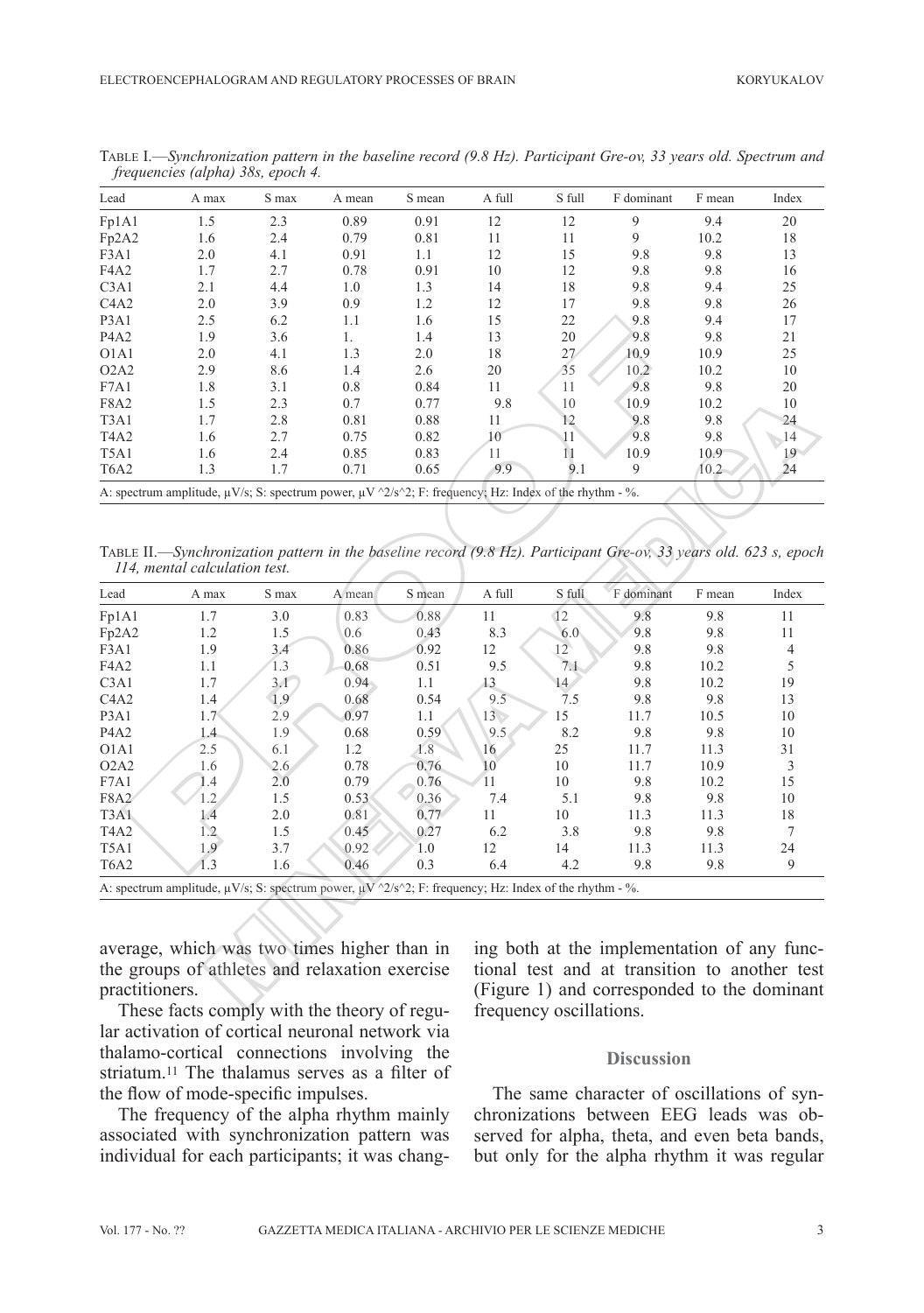

Figure 1.—Changes in the frequency of the alpha rhythm associated with synchronization patterns in 1-hour EEG record.

and stable throughout the EEG record. For that reason, we performed the analysis of alpha synchronization patterns.

Further study of synchronization between EEG leads in the participants revealed that the observed variations of alpha synchronization could be classified into four different individual types of patterns.

The first type of pattern was presented by synchronization between fronto-centro-temporal cortical leads ("frontal type" of synchronization pattern, Figure 2). The second type of pattern was associated with regular interaction of fronto-centro-occipital leads at the same frequency of the alpha rhythm ("longitudinal type" of pattern). The third type was characterized by the regular synchronization between centrotemporo-occipital leads ("posterior type" of pattern). The fourth type was associated with synchronization between centro-temporal leads with occasional involvement of frontal or occipital leads ("transverse type" of pattern). stable throughout the EEG record. For that<br>
is the temporo-occipital leads (5<br>
con, we performed the analysis of alpha and synchronization of ter<br>
chronization patterns. (3) participants, 8%)<br>
in the simulation between<br>
i

It should be noted that each type of pattern involved synchronization between leads on somatosensory zone of the cortex – the projection of conduction tracts from thalamus cores. The essential role of the caudo-thalamo-cortical system in the functional state regulation was argued by many scientists <sup>12, 13</sup> who also underlined the capacity of this system in distribution of the local activation of neocortex via activating effects of the thalamus.

The analysis of the results showed that the first type of synchronization between frontocentro-temporal leads was the most common (22 participants of 38, or 58%). The second most common type was synchronization of fronto-centro-occipital leads; this pattern was observed in 8 participants (21%). The rarest types were synchronization between centro-



Figure 2.—Types of regular alpha synchronization of leads.

temporo-occipital leads (5 participants, 13%) and synchronization of temporo-central leads (3 participants, 8%).

Interestingly, the similar distribution of synchronization patterns was observed in the groups of athletes and meditators (practitioners of relaxation exercises on visualization and concentration of attention). In these groups, approximately 80% of the participants had the pattern of synchronization between fronto-centro-temporal leads, and the remaining 20% - the patterns of synchronization between fronto-centro-occipital leads or between centro-fronto-occipital leads. dy of synchronization between Interestingly, the similar distribution of<br>the participants revealed that the synchronization participants was observed in<br>tations of alpha synchronization the groups of adiletes and meditator

In contrast, the MSG (mental stress group) almost did not have the pattern of synchronization of fronto-centro-temporal leads (1 case of 12), while the most common pattern was a regular synchronization between fronto-centro-occipital leads (5 of 12 participants); there were also patterns of synchronization between centro-temporo-occipital leads (3 of 12 participants) and between temporo-central leads (3 of 12 participants).

Speaking of the common pattern of synchronization between fronto-centro-occipital leads (longitudinal type of pattern) in the MSG and the common pattern of synchronization between fronto-centro-temporal leads (frontal type of pattern) in the groups of athletes and meditators it should be noted that the index of the alpha rhythm in frontal and temporal leads of the frontal type of synchronization pattern was at the average by 50% than the index of the alpha rhythm in the longitudinal type of pattern.

Interestingly, the first type of pattern was mainly expressed in the athletes and relaxation exercise practitioners, *i.e.* people who could control their emotions. Some experts 14-17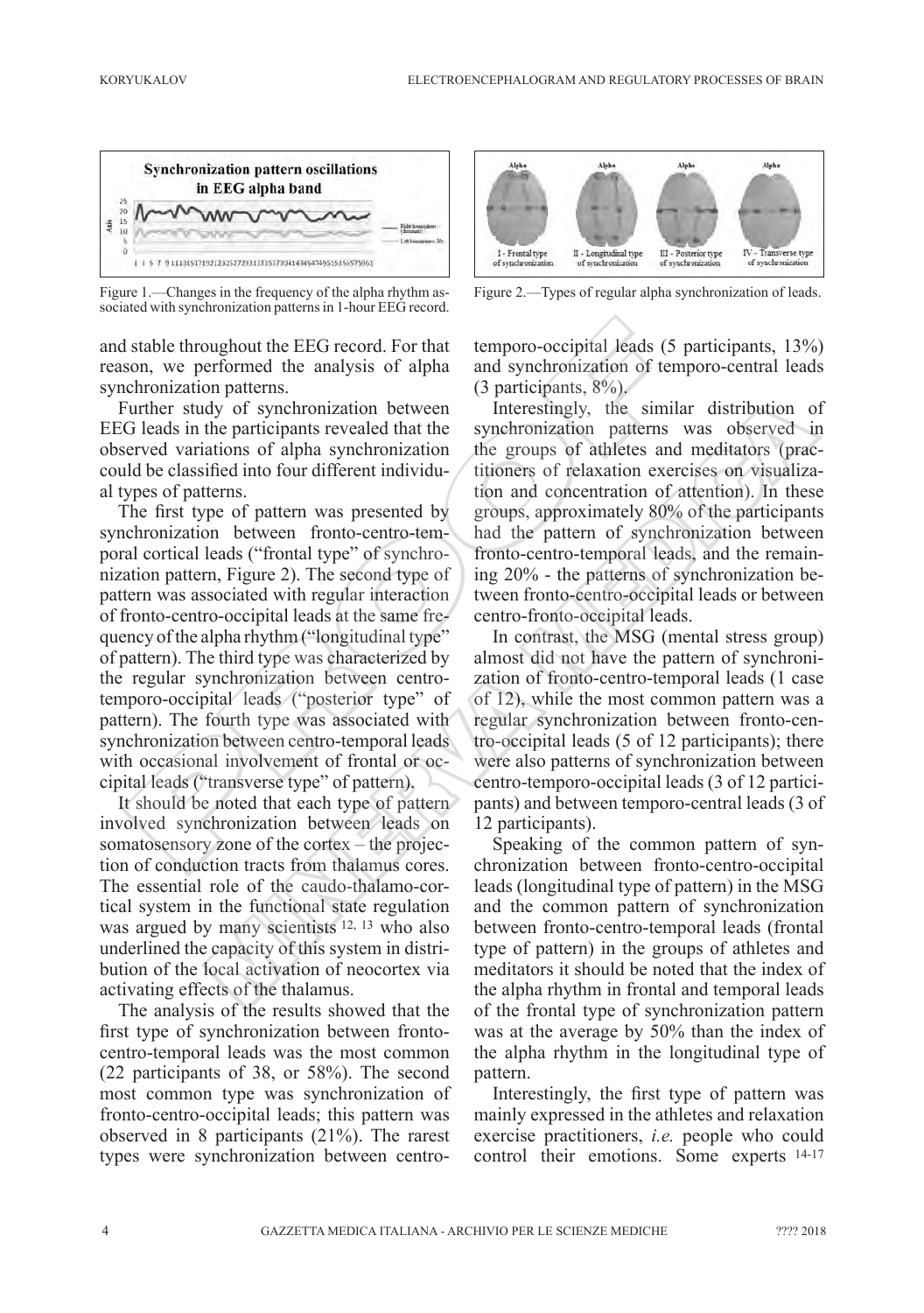note the correlation between the frontal alpha rhythm power with emotional stability. Our findings on the strength of fronto-temporal alpha band connections prove this assumption.

All the participants of the MSG had an expressed asymmetry of synchronization pattern involving shift and reduction of boundaries towards the left or right hemisphere. In other words, the MSG group had synchronization between symmetric leads less often than the groups of athletes and meditators.

Some authors <sup>18, 19</sup> argue that people with expressed neuroses or increased anxiety have a prominent hemispheric asymmetry (over 25%) associated with partial disturbances both of thalamo-cortical and interhemispheric functional connections. Our findings indicate the asymmetry of thalamo-cortical connections between the left and right hemispheres associated with excitability of subcortical structures and the limbic system. rds, the MSG group had synchronization ic studies indicate that tu<br>
wen symmetric leads less often than the is typical of the body both<br>
ups of athletes and meditators.<br>
subspace almost a subspace increased anxiety have i

In the baseline record with opened eyes hemispheric asymmetry in the group of athletes was 15-20%, in the group of meditators  $-10-15\%$ , and in the MSG – over 30% (Table III). With eyes closed hemispheric asymmetry of the alpha rhythm power in the MSG was less than 20% approximating to 10-15% of the groups of athletes and meditators.

Table III.—*Asymmetric synchronization pattern in the baseline record. Spectrum and frequencies (alpha), 184 s, epoch 31. Participant E-va, 24 years old.*

| Index<br>Lead<br>F dominant<br>F mean<br>9.4<br>14<br>Fp1A1<br>9.8<br>9.4<br>11<br>9.4<br>F3A1 |  |
|------------------------------------------------------------------------------------------------|--|
|                                                                                                |  |
|                                                                                                |  |
|                                                                                                |  |
| 9.4<br>9.4<br>18<br>C <sub>3</sub> A1                                                          |  |
| 9.8<br>9.8<br>P <sub>3</sub> A <sub>1</sub><br>31                                              |  |
| 9.8<br>9.4<br>18<br>O <sub>1</sub> A <sub>1</sub>                                              |  |
| 9.4<br>11.3<br>11<br>Fp2A2                                                                     |  |
| 9.4<br>9.8<br>22<br>F4A2                                                                       |  |
| 9.4<br>9.8<br>28<br>C <sub>4</sub> A <sub>2</sub>                                              |  |
| 9.8<br>9.8<br>P <sub>4</sub> A <sub>2</sub><br>38                                              |  |
| 10.5<br>10.5<br>O2A2<br>24                                                                     |  |
| 11<br>9.4<br>9.4<br>F7A1                                                                       |  |
| 17<br>T <sub>3</sub> A <sub>1</sub><br>9.4<br>9.4                                              |  |
| 9.8<br>9.8<br>17<br>T <sub>5</sub> A <sub>1</sub>                                              |  |
| 7<br>10.5<br>12.9<br>F8A2                                                                      |  |
| 13<br>T <sub>4</sub> A <sub>2</sub><br>8.2<br>8.2                                              |  |
| 10.5<br>10.5<br>T <sub>6</sub> A <sub>2</sub><br>33                                            |  |

A: spectrum amplitude,  $\mu$ V/s; S: spectrum power,  $\mu$ V  $\frac{\Delta}{s}$  2; F: frequency; Hz: Index of the rhythm - %.

Considering the increased excitability of the limbic system (tonsils, striatum) observed in such people 20-22 it may be assumed that the striatum increases excitability of the thalamus and functionally related cortical areas changing the normal succession of inhibition-excitement cycles in the caudo-thalamo-cortical system.

The findings of our electroencephalographic studies indicate that functional cyclicality is typical of the body both at rest and during adaptive and compensatory transformations. The obtained results suggest the presence of individual, probably genetically determined mechanisms for the central organization of adaptation processes.

The recurrent generalization of the alpha rhythm following the synchronization pattern at the frequency close to the pattern frequency, *i.e.* synchronization at one frequency of more than 90% of leads, apparently indicates the low-frequency rhythmic activity of reticular function (RF). The RF is known to provide the generalized activation of vast cortical areas; working at a low frequency the RF contributes to the formation of resting condition.23, 24

Thus, our studies confirm the idea of the central organization of functional states different in people with different physical fitness levels.25

#### **Conclusions**

The detailed studies of long-term electroencephalogram record allowed us to specify and describe the individual features of central mechanisms. For instance in the groups of athletes and meditators we observed, both at rest and more rarely at functional testes, cyclic changes of activity of the thalamo-cortical and the stem modulation systems of the brain at the frequency of the alpha rhythm. The observed regular synchronization of more than 50% of EEG leads with domination of fronto-central cortical areas in athletes and meditators is combined with a high level of self-regulation and better performance both of cognitive tasks and at exercising involving small groups of muscles. troses or increased anxiety have individual, probably genetically determine<br>hemispheric asymmetry (over mechanisms for the central organization of a<br>del with partial disturbances both aptation processes.<br>This recurrent ge

> The low-frequency activity of the reticular function is observed at the frequency of